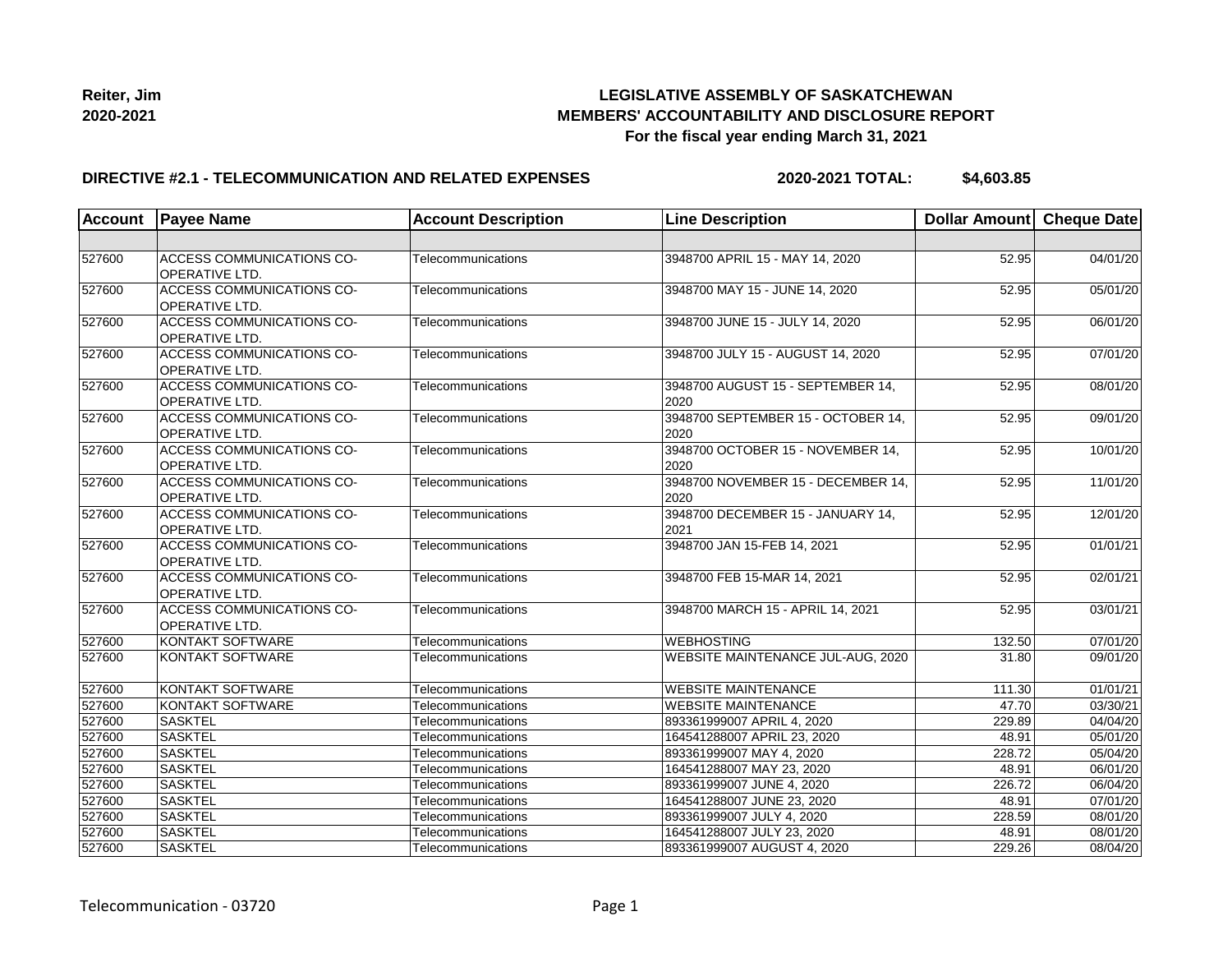

## **DIRECTIVE #2.1 - TELECOMMUNICATION AND RELATED EXPENSES**

**2020-2021 TOTAL: \$4,603.85**

| <b>Account</b> | <b>Payee Name</b> | <b>Account Description</b>    | <b>Line Description</b>                   | <b>Dollar Amount</b> | Cheque Date |
|----------------|-------------------|-------------------------------|-------------------------------------------|----------------------|-------------|
|                |                   |                               |                                           |                      |             |
| 527600         | SASKTEL           | Telecommunications            | 164541288007 AUGUST 23, 2020              | 48.91                | 09/01/20    |
| 527600         | <b>SASKTEL</b>    | Telecommunications            | 893361999007 SEPTEMBER 4, 2020            | 267.31               | 09/04/20    |
| 527600         | <b>SASKTEL</b>    | Telecommunications            | <b>RTV-JIM REITER-MOBILE DEVICE USAGE</b> | $-48.91$             | 09/28/20    |
| 527600         | <b>SASKTEL</b>    | Telecommunications            | 164541288007 SEPTEMBER 23, 2020           | 48.91                | 10/01/20    |
| 527600         | <b>SASKTEL</b>    | Telecommunications            | 893361999007 OCTOBER 4, 2020              | 230.03               | 10/04/20    |
| 527600         | <b>SASKTEL</b>    | Telecommunications            | 164541288007 OCTOBER 23, 2020             | 51.41                | 11/01/20    |
| 527600         | <b>SASKTEL</b>    | Telecommunications            | 164541288007 NOVEMBER 23, 2020            | 50.38                | 12/01/20    |
| 527600         | <b>SASKTEL</b>    | Telecommunications            | 893361999007 NOVEMBER 4, 2020             | 228.57               | 12/04/20    |
| 527600         | <b>SASKTEL</b>    | Telecommunications            | 893361999007 DECEMBER 4, 2020             | 281.67               | 01/01/21    |
| 527600         | <b>SASKTEL</b>    | Telecommunications            | 164541288007 DECEMBER 23, 2020            | 48.91                | 01/01/21    |
| 527600         | <b>SASKTEL</b>    | Telecommunications            | 893361999007 JANUARY 4, 2021              | 235.70               | 01/04/21    |
| 527600         | <b>SASKTEL</b>    | Telecommunications            | 164541288007 JANUARY 23, 2021             | 48.91                | 02/01/21    |
| 527600         | <b>SASKTEL</b>    | Telecommunications            | 893361999007 FEBRUARY 4. 2021             | 240.31               | 02/04/21    |
| 527600         | SASKTEL           | Telecommunications            | 164541288007 FEBRUARY 23, 2021            | 48.91                | 03/01/21    |
| 527600         | <b>SASKTEL</b>    | Telecommunications            | 893361999007 MARCH 4, 2021                | 246.40               | 03/04/21    |
| 527600         | <b>SASKTEL</b>    | Telecommunications            | <b>RTV - JAMES REITER - PERSONAL USE</b>  | $-150.00$            | 03/17/21    |
| 527600         | <b>SASKTEL</b>    | Telecommunications            | 164541288007 MARCH 23, 2021               | 48.91                | 03/23/21    |
| 530600         | <b>SASKTEL</b>    | <b>Placement - Tender Ads</b> | 893361999007 APRIL 4, 2020                | 38.00                | 04/04/20    |
| 530600         | <b>SASKTEL</b>    | Placement - Tender Ads        | 893361999007 MAY 4, 2020                  | 38.00                | 05/04/20    |
| 530600         | <b>SASKTEL</b>    | Placement - Tender Ads        | 893361999007 JUNE 4, 2020                 | 38.00                | 06/04/20    |
| 530600         | <b>SASKTEL</b>    | Placement - Tender Ads        | 893361999007 JULY 4, 2020                 | 38.00                | 08/01/20    |
| 530600         | <b>SASKTEL</b>    | <b>Placement - Tender Ads</b> | 893361999007 AUGUST 4, 2020               | 38.00                | 08/04/20    |
| 530600         | <b>SASKTEL</b>    | Placement - Tender Ads        | 893361999007 OCTOBER 4, 2020              | 38.00                | 10/04/20    |
| 530600         | <b>SASKTEL</b>    | Placement - Tender Ads        | 893361999007 NOVEMBER 4, 2020             | 38.00                | 12/04/20    |
| 530600         | <b>SASKTEL</b>    | Placement - Tender Ads        | 893361999007 JANUARY 4, 2021              | 38.00                | 01/04/21    |
| 530600         | SASKTEL           | Placement - Tender Ads        | 893361999007 FEBRUARY 4, 2021             | 38.00                | 02/04/21    |
| 530600         | <b>SASKTEL</b>    | <b>Placement - Tender Ads</b> | 893361999007 MARCH 4, 2021                | 38.00                | 03/04/21    |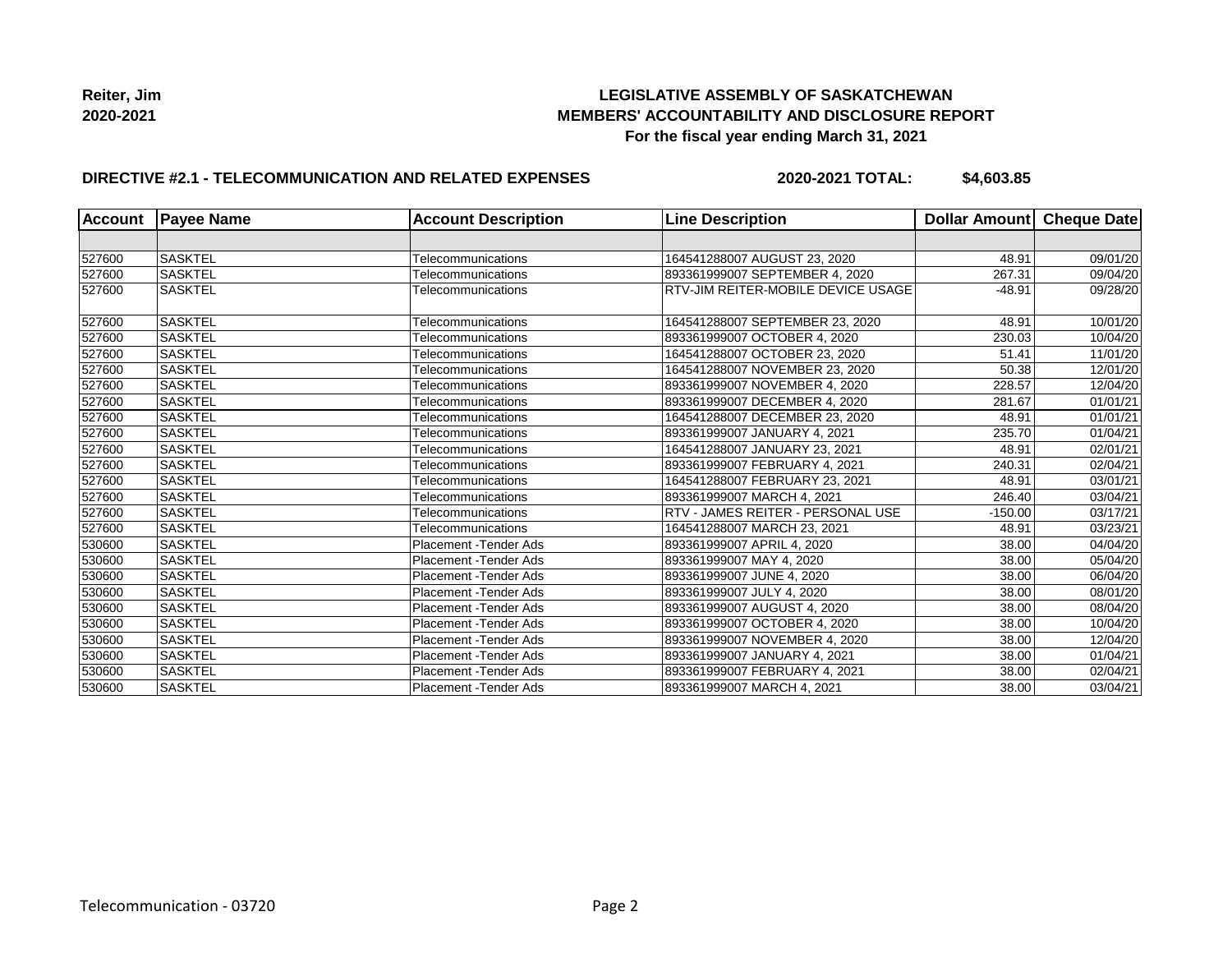

## **DIRECTIVE #3.1 - MLA TRAVEL AND LIVING EXPENSES**

**2020-2021 TOTAL: \$11,179.80**

| <b>Account</b> | <b>Payee Name</b>      | <b>Account Description</b>  | <b>Line Description</b>           | Dollar Amount | <b>Cheque Date</b> |
|----------------|------------------------|-----------------------------|-----------------------------------|---------------|--------------------|
|                |                        |                             |                                   |               |                    |
| 541900         | <b>REITER, JAMES P</b> | <b>Elected Rep - Travel</b> | APRIL 1-30, MLA TRAVEL            | 650.00        | 06/03/20           |
| 541900         | REITER, JAMES P        | <b>Elected Rep - Travel</b> | MAY 1 - 31. MLA TRAVEL            | 650.00        | 06/03/20           |
| 541900         | REITER, JAMES P        | <b>Elected Rep - Travel</b> | MLA TRAVEL JUNE 28 - 30, 2020     | 396.85        | 08/21/20           |
| 541900         | REITER, JAMES P        | <b>Elected Rep - Travel</b> | MLA TRAVEL JUNE 14 - 26, 2020     | 2,166.75      | 08/21/20           |
| 541900         | REITER, JAMES P        | <b>Elected Rep - Travel</b> | IMLA TRAVEL JULY 2020             | 650.00        | 08/21/20           |
| 541900         | REITER.JAMES P         | <b>Elected Rep - Travel</b> | MLA TRAVEL AUGUST 1 - 31. 2020    | 650.00        | 09/14/20           |
| 541900         | <b>REITER, JAMES P</b> | <b>Elected Rep - Travel</b> | MLA TRAVEL SEPTEMBER 1 - 30, 2020 | 650.00        | 02/15/21           |
| 541900         | REITER, JAMES P        | <b>Elected Rep - Travel</b> | MLA TRAVEL OCTOBR 1 - 31. 2020    | 650.00        | 02/15/21           |
| 541900         | REITER, JAMES P        | <b>Elected Rep - Travel</b> | MLA TRAVEL NOVEMBER 29-30, 2020   | 951.95        | 02/15/21           |
| 541900         | REITER, JAMES P        | <b>Elected Rep - Travel</b> | MLA TRAVEL DECEMBER 1 - 31, 2020  | 1,793.20      | 02/15/21           |
| 541900         | REITER, JAMES P        | <b>Elected Rep - Travel</b> | MLA TRAVEL JANUARY 1 - 31, 2021   | 650.00        | 02/16/21           |
| 541900         | REITER, JAMES P        | <b>Elected Rep - Travel</b> | MLA TRAVEL MARCH 1 - 31, 2021     | 650.00        | 03/01/21           |
| 541900         | REITER.JAMES P         | <b>Elected Rep - Travel</b> | MLA TRAVEL FEB 1-28. 2021         | 671.05        | 03/12/21           |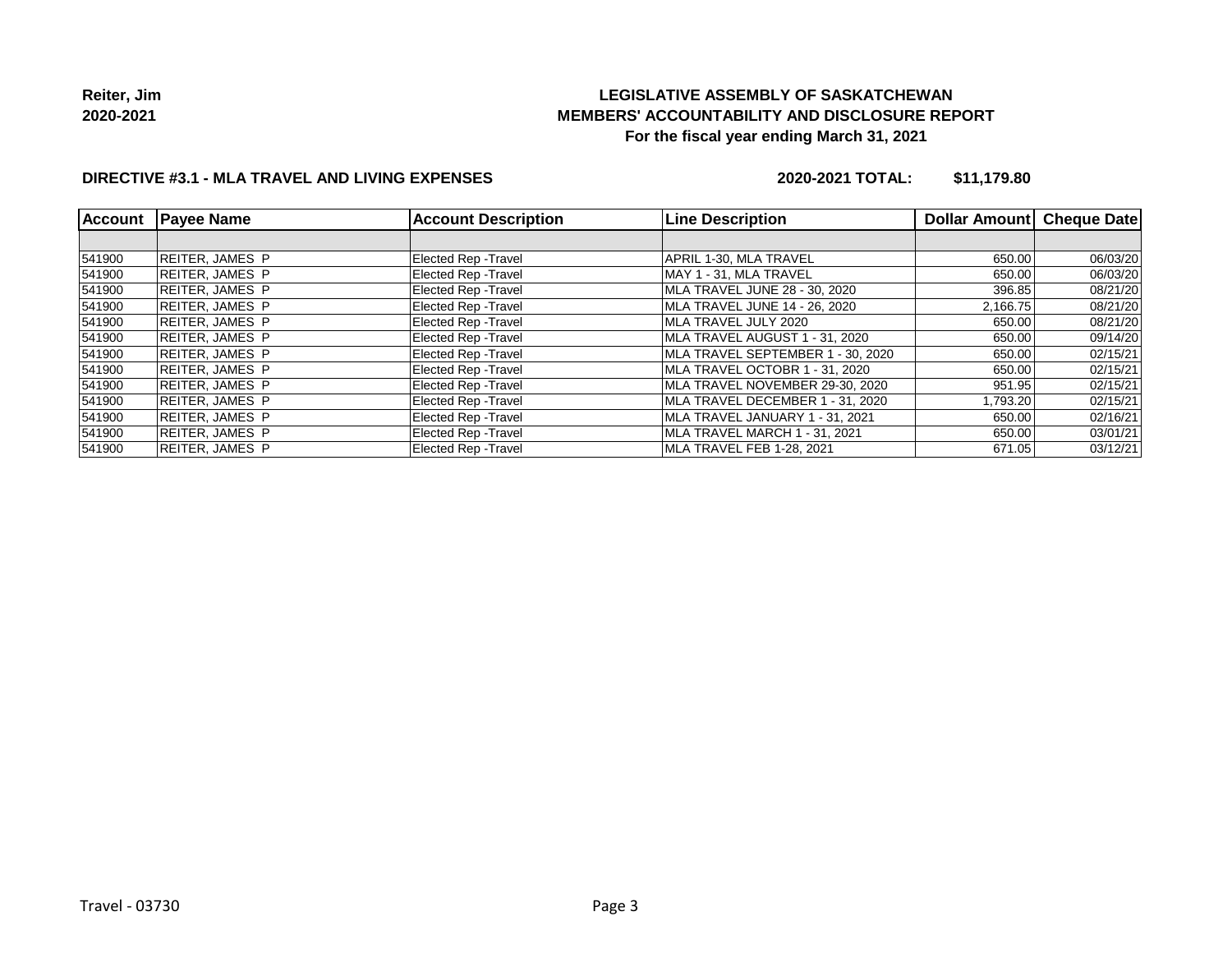

| Reiter, Jim |  |
|-------------|--|
| 2020-2021   |  |

### **DIRECTIVE #4.1 - CONSTITUENCY SERVICE EXPENSES**

| <b>Account</b> | <b>Payee Name</b>                                             | <b>Account Description</b>                | <b>Line Description</b>               | Dollar Amount Cheque Date |          |
|----------------|---------------------------------------------------------------|-------------------------------------------|---------------------------------------|---------------------------|----------|
|                |                                                               |                                           |                                       |                           |          |
| 522000         | SPENCER/OGENCHUK                                              | Rent of Ground, Buildings and Other Space | MAY 2020 MLA OFFICE RENT              | 1,107.92                  | 04/01/20 |
| 522000         | SPENCER/OGENCHUK                                              | Rent of Ground, Buildings and Other Space | APRIL 2020 MLA OFFICE RENT            | 1,107.92                  | 04/01/20 |
| 522000         | SPENCER/OGENCHUK                                              | Rent of Ground, Buildings and Other Space | JUNE 2020 MLA OFFICE RENT             | 1,107.92                  | 05/19/20 |
| 522000         | SPENCER/OGENCHUK                                              | Rent of Ground, Buildings and Other Space | JULY 2020 MLA OFFICE RENT             | 1,107.92                  | 06/22/20 |
| 522000         | SPENCER/OGENCHUK                                              | Rent of Ground, Buildings and Other Space | AUGUST 2020 MLA OFFICE RENT           | 1,107.92                  | 07/16/20 |
| 522000         | SPENCER/OGENCHUK                                              | Rent of Ground, Buildings and Other Space | SEPTEMBER 2020 MLA OFFICE RENT        | 1,107.92                  | 08/17/20 |
| 522000         | SPENCER/OGENCHUK                                              | Rent of Ground, Buildings and Other Space | OCTOBER 2020 MLA OFFICE RENT          | 1,107.92                  | 09/15/20 |
| 522000         | SPENCER/OGENCHUK                                              | Rent of Ground, Buildings and Other Space | NOVEMBER 2020 MLA OFFICE RENT         | 1,107.92                  | 10/21/20 |
| 522000         | SPENCER/OGENCHUK                                              | Rent of Ground, Buildings and Other Space | DECEMBER 2020 MLA OFFICE RENT         | 1,107.92                  | 11/16/20 |
| 522000         | SPENCER/OGENCHUK                                              | Rent of Ground, Buildings and Other Space | JANUARY 2021 MLA OFFICE RENT          | 1,152.23                  | 01/01/21 |
| 522000         | SPENCER/OGENCHUK                                              | Rent of Ground, Buildings and Other Space | FEBRUARY 2021 MLA OFFICE RENT         | 1,152.23                  | 01/25/21 |
| 522000         | SPENCER/OGENCHUK                                              | Rent of Ground, Buildings and Other Space | MARCH 2021 MLA OFFICE RENT            | 1,152.23                  | 02/10/21 |
| 522200         | MINISTER OF FINANCE-MINISTRY OF<br>SASKBUILDS AND PROCUREMENT | <b>Rent of Photocopiers</b>               | PHOTOCOPIER SERVICE FEES FOR<br>20/21 | 100.00                    | 01/01/21 |
| 522200         | TOSHIBA TEC CANADA BUSINESS<br>SOLUTIONS INC                  | Rent of Photocopiers                      | <b>COPIER CHARGES</b>                 | 135.15                    | 05/01/20 |
| 522200         | TOSHIBA TEC CANADA BUSINESS<br>SOLUTIONS INC                  | Rent of Photocopiers                      | <b>COPIER CHARGES</b>                 | 130.57                    | 06/01/20 |
| 522200         | TOSHIBA TEC CANADA BUSINESS<br><b>SOLUTIONS INC</b>           | Rent of Photocopiers                      | <b>COPIER CHARGES</b>                 | 12.61                     | 07/01/20 |
| 522200         | TOSHIBA TEC CANADA BUSINESS<br>SOLUTIONS INC                  | <b>Rent of Photocopiers</b>               | <b>COPIER CHARGES</b>                 | 123.16                    | 08/01/20 |
| 522200         | TOSHIBA TEC CANADA BUSINESS<br>SOLUTIONS INC                  | <b>Rent of Photocopiers</b>               | <b>COPIER CHARGES</b>                 | 134.38                    | 08/20/20 |
| 522200         | TOSHIBA TEC CANADA BUSINESS<br>SOLUTIONS INC                  | <b>Rent of Photocopiers</b>               | <b>COPIER CHARGES</b>                 | 130.87                    | 09/02/20 |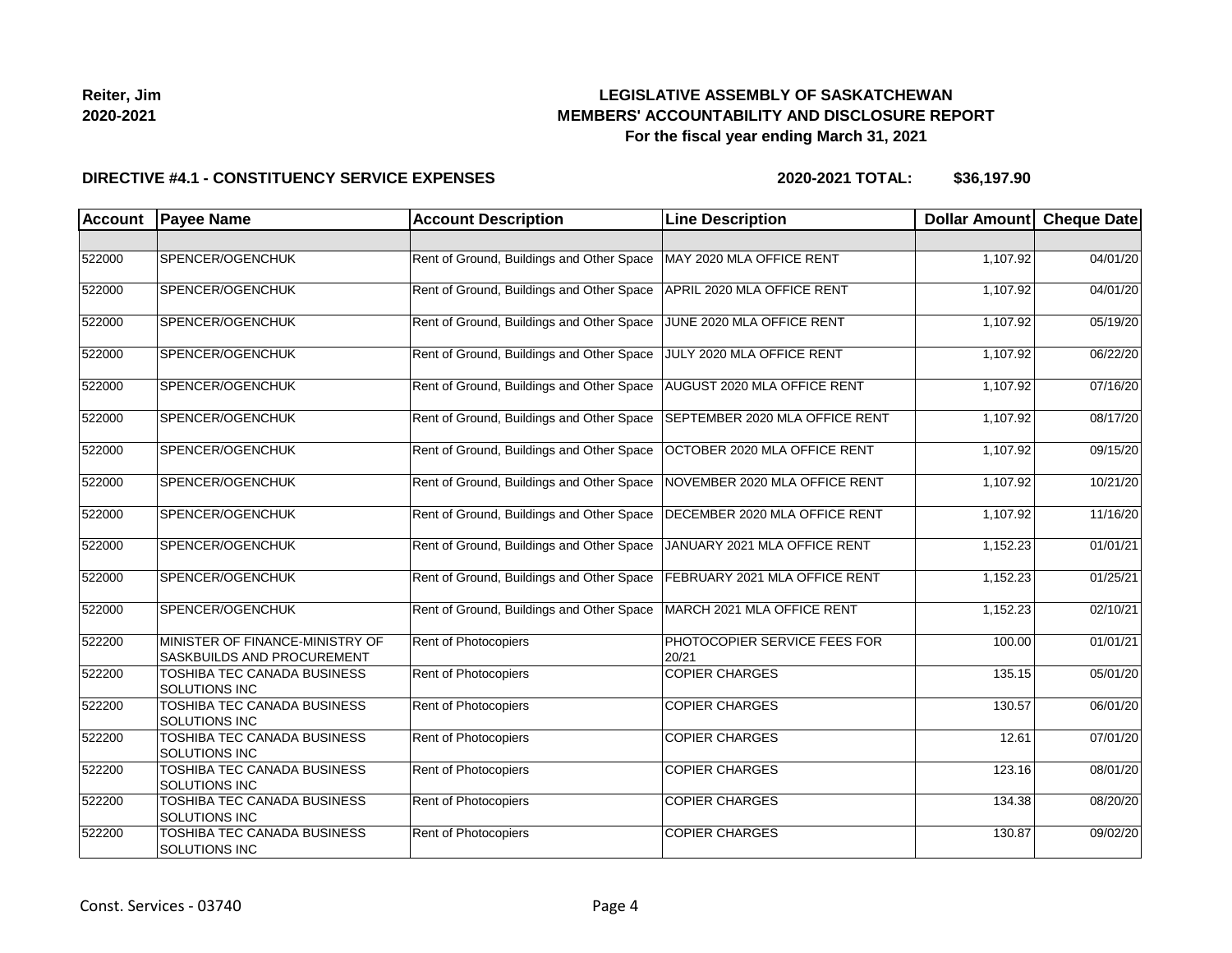

#### **DIRECTIVE #4.1 - CONSTITUENCY SERVICE EXPENSES**

| <b>Account</b> | <b>Payee Name</b>                                   | <b>Account Description</b>          | <b>Line Description</b>                      | Dollar Amount | <b>Cheque Date</b> |
|----------------|-----------------------------------------------------|-------------------------------------|----------------------------------------------|---------------|--------------------|
|                |                                                     |                                     |                                              |               |                    |
| 522200         | TOSHIBA TEC CANADA BUSINESS<br><b>SOLUTIONS INC</b> | Rent of Photocopiers                | <b>COPIER CHARGES</b>                        | 145.70        | 10/01/20           |
| 522200         | TOSHIBA TEC CANADA BUSINESS<br><b>SOLUTIONS INC</b> | <b>Rent of Photocopiers</b>         | <b>COPIER CHARGES</b>                        | 123.16        | 11/01/20           |
| 522200         | TOSHIBA TEC CANADA BUSINESS<br><b>SOLUTIONS INC</b> | <b>Rent of Photocopiers</b>         | <b>COPIER CHARGES</b>                        | 131.15        | 12/01/20           |
| 522200         | TOSHIBA TEC CANADA BUSINESS<br><b>SOLUTIONS INC</b> | Rent of Photocopiers                | <b>COPIER CHARGES</b>                        | 144.66        | 01/01/21           |
| 522200         | TOSHIBA TEC CANADA BUSINESS<br><b>SOLUTIONS INC</b> | Rent of Photocopiers                | <b>COPIER CHARGES</b>                        | 133.25        | 02/01/21           |
| 522200         | TOSHIBA TEC CANADA BUSINESS<br><b>SOLUTIONS INC</b> | <b>Rent of Photocopiers</b>         | <b>COPIER CHARGES</b>                        | 133.85        | 03/01/21           |
| 522200         | TOSHIBA TEC CANADA BUSINESS<br><b>SOLUTIONS INC</b> | Rent of Photocopiers                | <b>COPIER CHARGES</b>                        | 134.81        | 03/25/21           |
| 522500         | <b>PCCU INSURANCE LTD.</b>                          | <b>Insurance Premiums</b>           | OFFICE INSURANCE C70059031-5                 | 556.50        | 01/01/21           |
| 522700         | <b>ROSETOWN, TOWN OF</b>                            | Utilities - Electricity and Nat Gas | 00080050000 APRIL 2, 2020                    | 241.50        | 04/02/20           |
| 522700         | <b>ROSETOWN, TOWN OF</b>                            | Utilities - Electricity and Nat Gas | #7155 APRIL 1 - MAY 31, 2020                 | 296.50        | 06/02/20           |
| 522700         | <b>ROSETOWN, TOWN OF</b>                            | Utilities - Electricity and Nat Gas | 7155 JUNE 01 - JULY 31, 2020                 | 186.50        | 08/05/20           |
| 522700         | ROSETOWN, TOWN OF                                   | Utilities - Electricity and Nat Gas | 0008005 0000 AUGUST 1 - SEPTEMBER<br>30.2020 | 159.00        | 10/01/20           |
| 522700         | <b>ROSETOWN, TOWN OF</b>                            | Utilities - Electricity and Nat Gas | 00080050000 DECEMBER 1, 2020                 | 186.50        | 12/01/20           |
| 522700         | <b>ROSETOWN, TOWN OF</b>                            | Utilities - Electricity and Nat Gas | 00080050000 DECEMBER 1 - JANUARY<br>31, 2021 | 141.50        | 02/01/21           |
| 522700         | SASKENERGY INCORPORATED                             | Utilities - Electricity and Nat Gas | 61331200008 APRIL 27, 2020                   | 91.27         | 05/01/20           |
| 522700         | SASKENERGY INCORPORATED                             | Utilities - Electricity and Nat Gas | 61331200008 MAY 26, 2020                     | 44.96         | 06/01/20           |
| 522700         | SASKENERGY INCORPORATED                             | Utilities - Electricity and Nat Gas | 61331200008 JUNE 24, 2020                    | 42.37         | 08/01/20           |
| 522700         | SASKENERGY INCORPORATED                             | Utilities - Electricity and Nat Gas | 61331200008 JUL 27, 2020                     | 43.02         | 08/01/20           |
| 522700         | <b>SASKENERGY INCORPORATED</b>                      | Utilities - Electricity and Nat Gas | 61331200008 AUGUST 26, 2020                  | 41.73         | 09/01/20           |
| 522700         | SASKENERGY INCORPORATED                             | Utilities - Electricity and Nat Gas | 61331200008 SEPTEMBER 24, 2020               | 42.37         | 10/01/20           |
| 522700         | SASKENERGY INCORPORATED                             | Utilities - Electricity and Nat Gas | 61331200008 OCTOBER 26, 2020                 | 53.36         | 11/01/20           |
| 522700         | SASKENERGY INCORPORATED                             | Utilities - Electricity and Nat Gas | 61331200008 NOVEMBER 25, 2020                | 88.22         | 12/01/20           |
| 522700         | SASKENERGY INCORPORATED                             | Utilities - Electricity and Nat Gas | 61331200008 DECEMBER 23, 2020                | 93.40         | 01/01/21           |
| 522700         | SASKENERGY INCORPORATED                             | Utilities - Electricity and Nat Gas | 61331200008                                  | 121.81        | 02/01/21           |
| 522700         | <b>SASKENERGY INCORPORATED</b>                      | Utilities - Electricity and Nat Gas | 61331200008 FEBRUARY 23, 2021                | 153.45        | 03/01/21           |
| 522700         | SASKENERGY INCORPORATED                             | Utilities - Electricity and Nat Gas | 61331200008 MARCH 25, 2021                   | 105.03        | 03/25/21           |
| 522700         | SASKPOWER CORPORATION                               | Utilities - Electricity and Nat Gas | 500001885861 APRIL 27, 2020                  | 167.17        | 05/01/20           |
| 522700         | SASKPOWER CORPORATION                               | Utilities - Electricity and Nat Gas | 500001885861 MAY 26, 2020                    | 88.90         | 06/01/20           |
| 522700         | SASKPOWER CORPORATION                               | Utilities - Electricity and Nat Gas | 500001885861 JUNE 24, 2020                   | 203.09        | 07/01/20           |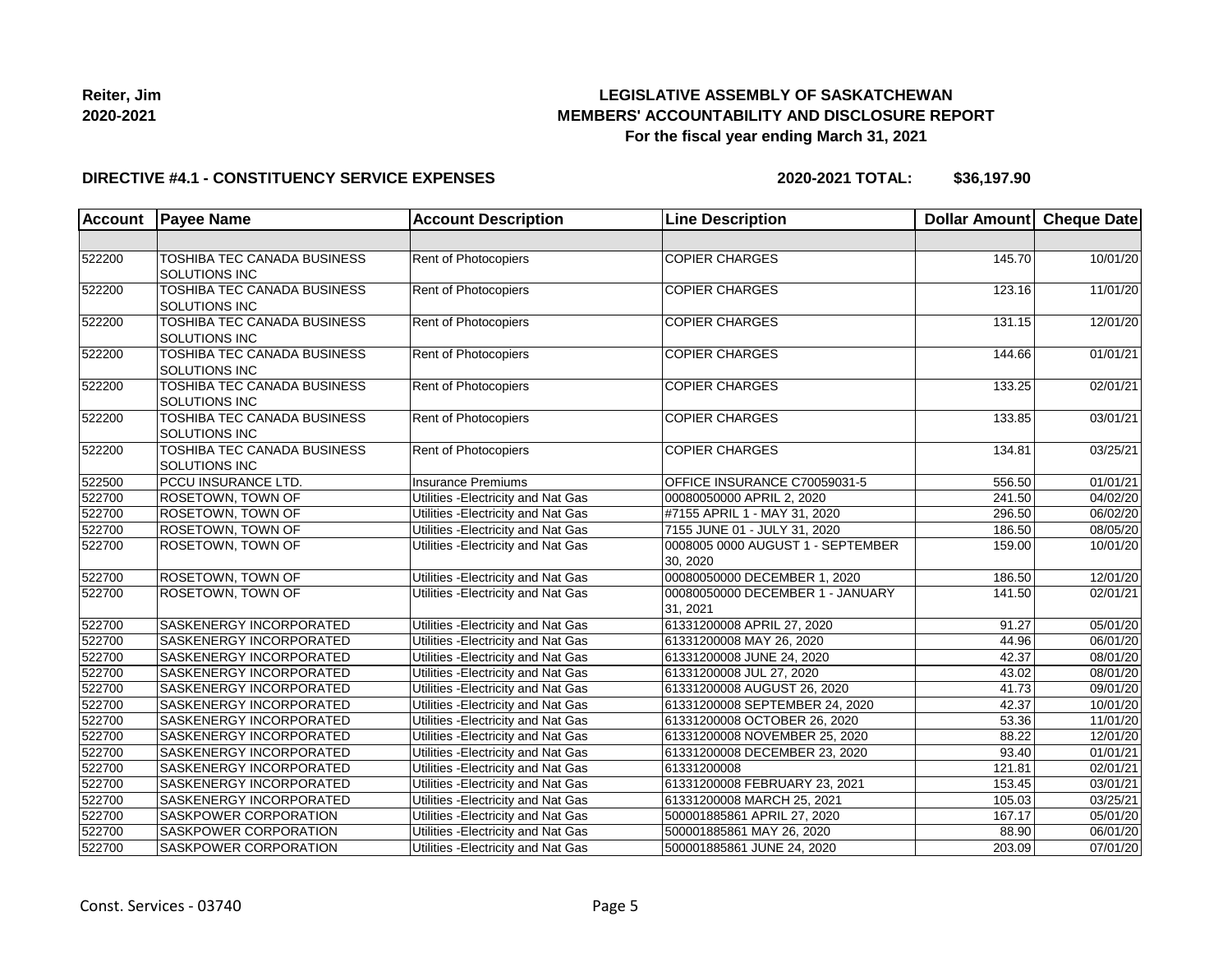

### **DIRECTIVE #4.1 - CONSTITUENCY SERVICE EXPENSES**

| <b>Account</b> | <b>Payee Name</b>                                                    | <b>Account Description</b>           | <b>Line Description</b>        | Dollar Amount Cheque Date |          |
|----------------|----------------------------------------------------------------------|--------------------------------------|--------------------------------|---------------------------|----------|
|                |                                                                      |                                      |                                |                           |          |
| 522700         | SASKPOWER CORPORATION                                                | Utilities - Electricity and Nat Gas  | 500001885861 JUL 27, 2020      | 189.02                    | 08/01/20 |
| 522700         | SASKPOWER CORPORATION                                                | Utilities - Electricity and Nat Gas  | 500001885861 AUGUST 26, 2020   | 195.17                    | 09/01/20 |
| 522700         | <b>SASKPOWER CORPORATION</b>                                         | Utilities - Electricity and Nat Gas  | 500001885861 OCTOBER 15, 2020  | 161.82                    | 10/15/20 |
| 522700         | <b>SASKPOWER CORPORATION</b>                                         | Utilities - Electricity and Nat Gas  | 500001885861 OCTOBER 26, 2020  | 155.65                    | 11/01/20 |
| 522700         | <b>SASKPOWER CORPORATION</b>                                         | Utilities - Electricity and Nat Gas  | 500001885861 NOVEMBER 25, 2020 | 147.58                    | 12/01/20 |
| 522700         | <b>SASKPOWER CORPORATION</b>                                         | Utilities - Electricity and Nat Gas  | 500001885861 DECEMBER 23, 2020 | 47.63                     | 01/01/21 |
| 522700         | <b>SASKPOWER CORPORATION</b>                                         | Utilities - Electricity and Nat Gas  | 500001885861                   | 120.01                    | 02/01/21 |
| 522700         | SASKPOWER CORPORATION                                                | Utilities - Electricity and Nat Gas  | 500001885861 FEBRUARY 23, 2021 | 128.08                    | 03/01/21 |
| 522700         | <b>SASKPOWER CORPORATION</b>                                         | Utilities - Electricity and Nat Gas  | 500001885861 MARCH 25, 2021    | 129.09                    | 03/25/21 |
| 525000         | MINISTER OF FINANCE-MINISTRY OF<br><b>SASKBUILDS AND PROCUREMENT</b> | Postal, Courier, Freight and Related | APRIL 2020 MAIL SERVICES       | 50.67                     | 06/08/20 |
| 525000         | MINISTER OF FINANCE-MINISTRY OF<br><b>SASKBUILDS AND PROCUREMENT</b> | Postal, Courier, Freight and Related | MAY 2020 MAIL SERVICES         | 50.67                     | 06/15/20 |
| 525000         | MINISTER OF FINANCE-MINISTRY OF<br>SASKBUILDS AND PROCUREMENT        | Postal, Courier, Freight and Related | JUNE 2020 MAIL SERVICES        | 50.67                     | 08/01/20 |
| 525000         | MINISTER OF FINANCE-MINISTRY OF<br><b>SASKBUILDS AND PROCUREMENT</b> | Postal, Courier, Freight and Related | JULY 2020 MAIL SERVICES        | 50.71                     | 09/01/20 |
| 525000         | MINISTER OF FINANCE-MINISTRY OF<br><b>SASKBUILDS AND PROCUREMENT</b> | Postal, Courier, Freight and Related | AUGUST 2020 MAIL SERVICES      | 50.71                     | 10/01/20 |
| 525000         | MINISTER OF FINANCE-MINISTRY OF<br><b>SASKBUILDS AND PROCUREMENT</b> | Postal, Courier, Freight and Related | SEPTEMBER 2020 MAIL SERVICES   | 50.71                     | 10/22/20 |
| 525000         | MINISTER OF FINANCE-MINISTRY OF<br><b>SASKBUILDS AND PROCUREMENT</b> | Postal, Courier, Freight and Related | <b>NOVEMBER MAIL SERVICES</b>  | 51.04                     | 01/01/21 |
| 525000         | MINISTER OF FINANCE-MINISTRY OF<br><b>SASKBUILDS AND PROCUREMENT</b> | Postal, Courier, Freight and Related | <b>DECEMBER MAIL SERVICES</b>  | 50.85                     | 02/01/21 |
| 525000         | MINISTER OF FINANCE-MINISTRY OF<br><b>SASKBUILDS AND PROCUREMENT</b> | Postal, Courier, Freight and Related | <b>JANUARY MAIL SERVICES</b>   | 50.77                     | 03/01/21 |
| 525000         | MINISTER OF FINANCE-MINISTRY OF<br><b>SASKBUILDS AND PROCUREMENT</b> | Postal, Courier, Freight and Related | FEBRUARY 2021 MAIL SERVICES    | 50.77                     | 03/17/21 |
| 525000         | MINISTER OF FINANCE-MINISTRY OF<br><b>SASKBUILDS AND PROCUREMENT</b> | Postal, Courier, Freight and Related | MARCH 2021 MAIL SERVICES       | 50.81                     | 03/31/21 |
| 528000         | <b>MURLIN ELECTRONICS</b>                                            | <b>Support Services</b>              | <b>TECHNICAL SERVICE</b>       | 382.99                    | 02/01/21 |
| 529000         | UNIFIRST CANADA LTD.                                                 | <b>General Contractual Services</b>  | MAT CLEANING                   | 45.53                     | 05/05/20 |
| 529000         | UNIFIRST CANADA LTD.                                                 | <b>General Contractual Services</b>  | MAT CLEANING                   | 45.53                     | 06/02/20 |
| 529000         | UNIFIRST CANADA LTD.                                                 | <b>General Contractual Services</b>  | <b>MAT CLEANING</b>            | 45.53                     | 07/01/20 |
| 529000         | UNIFIRST CANADA LTD.                                                 | <b>General Contractual Services</b>  | MAT CLEANING                   | 45.53                     | 08/01/20 |
| 529000         | UNIFIRST CANADA LTD.                                                 | <b>General Contractual Services</b>  | MAT CLEANING                   | 44.47                     | 09/01/20 |
| 529000         | UNIFIRST CANADA LTD.                                                 | <b>General Contractual Services</b>  | MAT CLEANING                   | 44.47                     | 10/01/20 |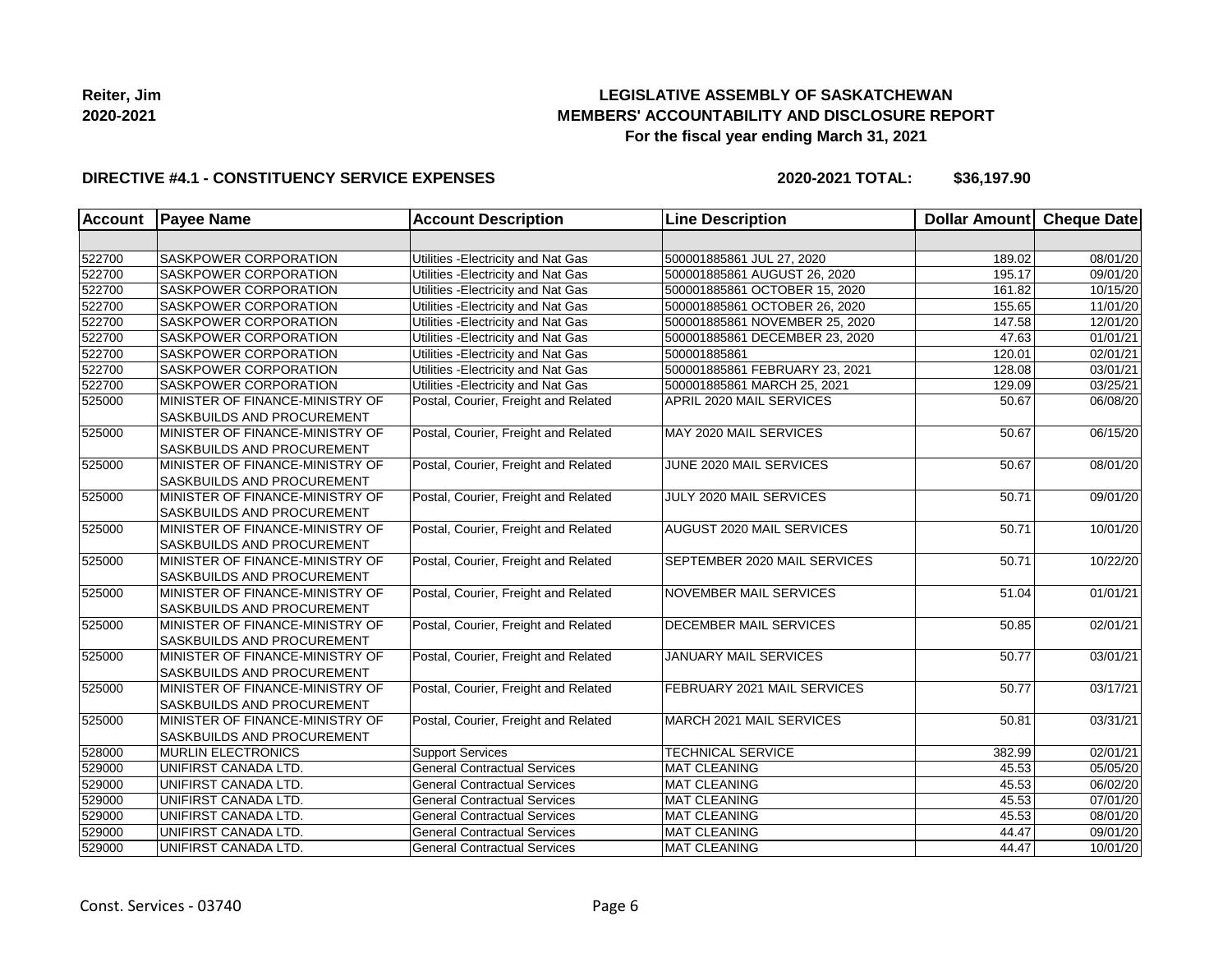

### **DIRECTIVE #4.1 - CONSTITUENCY SERVICE EXPENSES**

| <b>Account</b> | <b>Payee Name</b>                    | <b>Account Description</b>          | <b>Line Description</b> | <b>Dollar Amount</b> | <b>Cheque Date</b>    |
|----------------|--------------------------------------|-------------------------------------|-------------------------|----------------------|-----------------------|
|                |                                      |                                     |                         |                      |                       |
| 529000         | UNIFIRST CANADA LTD.                 | <b>General Contractual Services</b> | MAT CLEANING            | 33.87                | 11/01/20              |
| 529000         | UNIFIRST CANADA LTD.                 | <b>General Contractual Services</b> | <b>MAT CLEANING</b>     | 49.37                | 12/01/20              |
| 529000         | UNIFIRST CANADA LTD.                 | <b>General Contractual Services</b> | <b>MAT CLEANING</b>     | 49.37                | 01/01/21              |
| 529000         | UNIFIRST CANADA LTD.                 | <b>General Contractual Services</b> | MAT CLEANING SERVICE    | 49.37                | 01/12/21              |
| 529000         | UNIFIRST CANADA LTD.                 | <b>General Contractual Services</b> | <b>MAT CLEANING</b>     | 49.37                | 02/09/21              |
| 529000         | UNIFIRST CANADA LTD.                 | <b>General Contractual Services</b> | <b>MAT CLEANING</b>     | 49.37                | 03/09/21              |
| 530300         | MARU GROUP CANADA INC.               | Primary Research/Focus group        | AD HOC RESEARCH         | 661.11               | 06/01/20              |
| 530300         | MARU GROUP CANADA INC.               | Primary Research/Focus group        | AD HOC RESEARCH         | 661.11               | 10/01/20              |
| 530300         | MARU GROUP CANADA INC.               | Primary Research/Focus group        | AD HOC RESEARCH         | 632.97               | 03/01/21              |
| 530300         | MARU GROUP CANADA INC.               | Primary Research/Focus group        | AD HOC RESEARCH         | 632.97               | 03/01/21              |
| 530500         | GOLDEN WEST BROADCASTING LTD.        | Media Placement                     | <b>ADVERTISING</b>      | 294.00               | 01/01/21              |
| 530500         | <b>GOLDEN WEST BROADCASTING LTD.</b> | Media Placement                     | <b>ADVERTISING</b>      | 575.00               | 01/01/21              |
| 530500         | <b>GOLDEN WEST BROADCASTING LTD.</b> | Media Placement                     | <b>ADVERTISING</b>      | 294.00               | $\overline{01}/01/21$ |
| 530500         | GOLDEN WEST BROADCASTING LTD.        | Media Placement                     | <b>ADVERTISING</b>      | 575.00               | 01/01/21              |
| 530500         | <b>INDEPENDENT PRINTERS LTD.</b>     | Media Placement                     | <b>ADVERTISING</b>      | 35.28                | 04/02/20              |
| 530500         | <b>INDEPENDENT PRINTERS LTD.</b>     | Media Placement                     | <b>ADVERTISING</b>      | 35.28                | 04/09/20              |
| 530500         | <b>INDEPENDENT PRINTERS LTD.</b>     | Media Placement                     | <b>ADVERTISING</b>      | 35.28                | 04/16/20              |
| 530500         | <b>INDEPENDENT PRINTERS LTD.</b>     | Media Placement                     | <b>ADVERTISING</b>      | 35.28                | 05/01/20              |
| 530500         | <b>INDEPENDENT PRINTERS LTD.</b>     | Media Placement                     | <b>ADVERTISING</b>      | 35.28                | 05/01/20              |
| 530500         | <b>INDEPENDENT PRINTERS LTD.</b>     | Media Placement                     | <b>ADVERTISING</b>      | 35.28                | 05/07/20              |
| 530500         | <b>IINDEPENDENT PRINTERS LTD.</b>    | Media Placement                     | <b>ADVERTISING</b>      | 35.28                | 06/01/20              |
| 530500         | <b>INDEPENDENT PRINTERS LTD.</b>     | Media Placement                     | <b>ADVERTISING</b>      | 35.28                | 06/01/20              |
| 530500         | <b>INDEPENDENT PRINTERS LTD.</b>     | Media Placement                     | <b>ADVERTISING</b>      | 35.28                | 06/01/20              |
| 530500         | <b>INDEPENDENT PRINTERS LTD.</b>     | Media Placement                     | <b>ADVERTISING</b>      | 35.28                | 06/04/20              |
| 530500         | INDEPENDENT PRINTERS LTD.            | Media Placement                     | <b>ADVERTISING</b>      | 25.00                | 07/01/20              |
| 530500         | <b>INDEPENDENT PRINTERS LTD.</b>     | Media Placement                     | <b>ADVERTISING</b>      | 35.28                | 07/01/20              |
| 530500         | <b>INDEPENDENT PRINTERS LTD.</b>     | Media Placement                     | <b>ADVERTISING</b>      | 35.28                | 07/01/20              |
| 530500         | <b>INDEPENDENT PRINTERS LTD.</b>     | Media Placement                     | <b>ADVERTISING</b>      | 35.28                | 07/01/20              |
| 530500         | <b>INDEPENDENT PRINTERS LTD.</b>     | Media Placement                     | <b>ADVERTISING</b>      | 25.00                | 07/01/20              |
| 530500         | <b>INDEPENDENT PRINTERS LTD.</b>     | Media Placement                     | <b>ADVERTISING</b>      | 35.28                | $\overline{07/02/20}$ |
| 530500         | <b>INDEPENDENT PRINTERS LTD.</b>     | Media Placement                     | <b>ADVERTISING</b>      | 35.28                | 07/09/20              |
| 530500         | <b>INDEPENDENT PRINTERS LTD.</b>     | Media Placement                     | <b>ADVERTISING</b>      | 35.28                | 08/01/20              |
| 530500         | <b>INDEPENDENT PRINTERS LTD.</b>     | Media Placement                     | <b>ADVERTISING</b>      | 35.28                | 08/01/20              |
| 530500         | <b>INDEPENDENT PRINTERS LTD.</b>     | Media Placement                     | <b>ADVERTISING</b>      | 35.28                | 08/01/20              |
| 530500         | <b>INDEPENDENT PRINTERS LTD.</b>     | Media Placement                     | <b>ADVERTISING</b>      | 35.28                | 08/13/20              |
| 530500         | <b>INDEPENDENT PRINTERS LTD.</b>     | Media Placement                     | <b>ADVERTISING</b>      | 35.28                | 08/20/20              |
| 530500         | <b>INDEPENDENT PRINTERS LTD.</b>     | Media Placement                     | <b>ADVERTISING</b>      | 35.28                | 09/01/20              |
| 530500         | <b>INDEPENDENT PRINTERS LTD.</b>     | Media Placement                     | <b>ADVERTISING</b>      | 35.28                | 09/03/20              |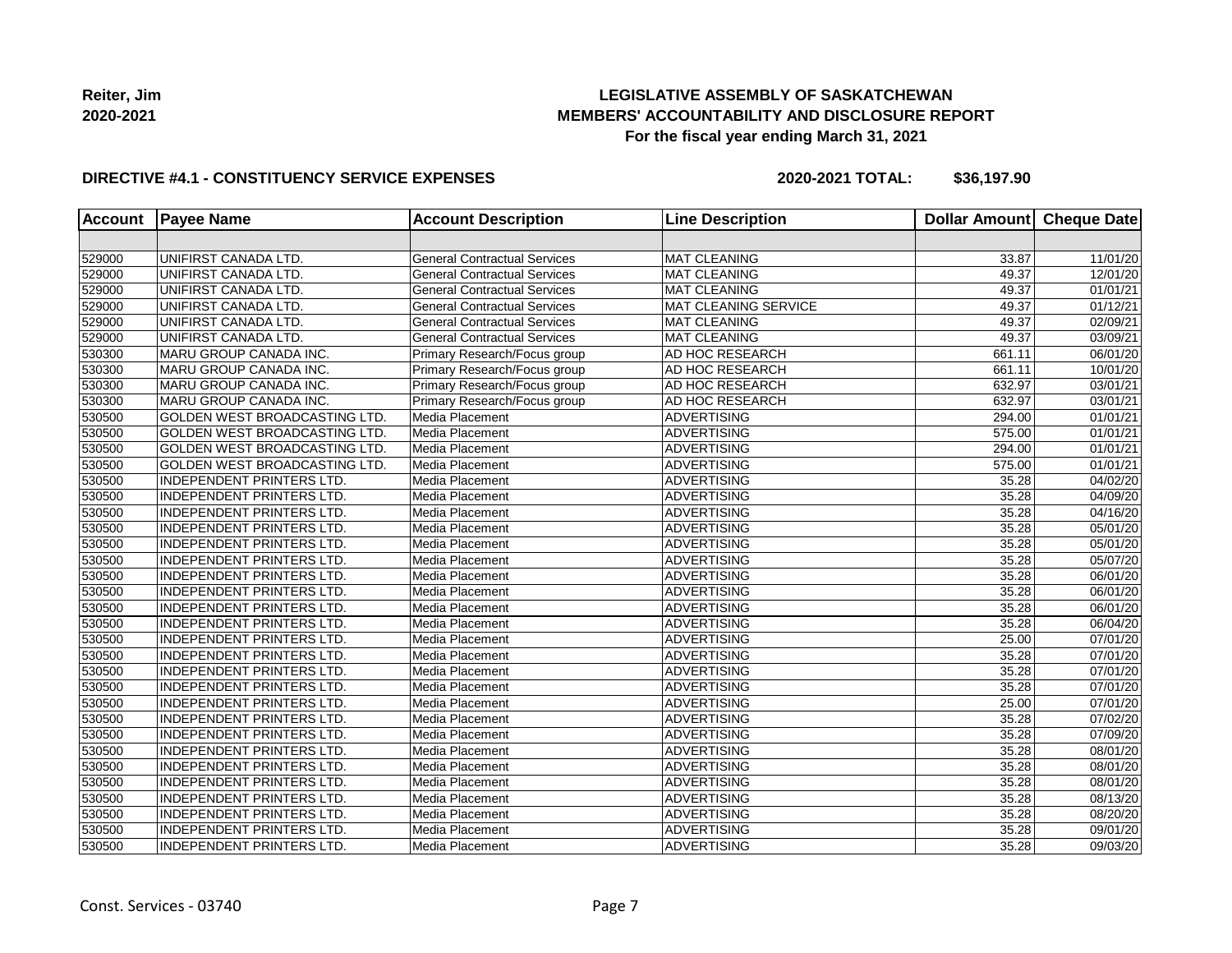

### **DIRECTIVE #4.1 - CONSTITUENCY SERVICE EXPENSES**

| <b>Account</b> | <b>Payee Name</b>                | <b>Account Description</b> | <b>Line Description</b> | <b>Dollar Amount</b> | <b>Cheque Date</b>    |
|----------------|----------------------------------|----------------------------|-------------------------|----------------------|-----------------------|
|                |                                  |                            |                         |                      |                       |
| 530500         | <b>INDEPENDENT PRINTERS LTD.</b> | Media Placement            | <b>ADVERTISING</b>      | 35.28                | 09/10/20              |
| 530500         | INDEPENDENT PRINTERS LTD.        | Media Placement            | <b>ADVERTISING</b>      | 35.28                | 10/01/20              |
| 530500         | INDEPENDENT PRINTERS LTD.        | Media Placement            | <b>ADVERTISING</b>      | 35.28                | 10/01/20              |
| 530500         | INDEPENDENT PRINTERS LTD.        | Media Placement            | <b>ADVERTISING</b>      | 35.28                | 11/01/20              |
| 530500         | INDEPENDENT PRINTERS LTD.        | Media Placement            | <b>ADVERTISING</b>      | 35.28                | 11/12/20              |
| 530500         | INDEPENDENT PRINTERS LTD.        | Media Placement            | <b>ADVERTISING</b>      | 35.28                | 12/01/20              |
| 530500         | INDEPENDENT PRINTERS LTD.        | Media Placement            | <b>ADVERTISING</b>      | 35.28                | 12/03/20              |
| 530500         | INDEPENDENT PRINTERS LTD.        | Media Placement            | <b>ADVERTISING</b>      | 35.28                | 12/10/20              |
| 530500         | INDEPENDENT PRINTERS LTD.        | Media Placement            | <b>ADVERTISING</b>      | 35.28                | 01/01/21              |
| 530500         | INDEPENDENT PRINTERS LTD.        | Media Placement            | <b>ADVERTISING</b>      | 35.28                | 01/07/21              |
| 530500         | <b>INDEPENDENT PRINTERS LTD.</b> | Media Placement            | <b>ADVERTISING</b>      | 35.28                | 01/14/21              |
| 530500         | INDEPENDENT PRINTERS LTD.        | Media Placement            | <b>ADVERTISING</b>      | 35.28                | 02/01/21              |
| 530500         | INDEPENDENT PRINTERS LTD.        | Media Placement            | <b>ADVERTISING</b>      | 35.28                | 02/01/21              |
| 530500         | INDEPENDENT PRINTERS LTD.        | Media Placement            | <b>ADVERTISING</b>      | 35.28                | $\overline{02/04/21}$ |
| 530500         | <b>INDEPENDENT PRINTERS LTD.</b> | Media Placement            | <b>ADVERTISING</b>      | 35.28                | 02/11/21              |
| 530500         | INDEPENDENT PRINTERS LTD.        | Media Placement            | <b>ADVERTISING</b>      | 35.28                | 03/01/21              |
| 530500         | <b>INDEPENDENT PRINTERS LTD.</b> | Media Placement            | <b>ADVERTISING</b>      | 35.28                | 03/01/21              |
| 530500         | <b>INDEPENDENT PRINTERS LTD.</b> | Media Placement            | <b>ADVERTISING</b>      | 35.28                | 03/04/21              |
| 530500         | <b>INDEPENDENT PRINTERS LTD.</b> | Media Placement            | <b>ADVERTISING</b>      | 35.28                | 03/18/21              |
| 530500         | <b>JENSON PUBLISHING</b>         | Media Placement            | <b>ADVERTISING</b>      | 38.00                | 04/02/20              |
| 530500         | <b>JENSON PUBLISHING</b>         | Media Placement            | <b>ADVERTISING</b>      | 38.00                | 04/09/20              |
| 530500         | <b>JENSON PUBLISHING</b>         | Media Placement            | <b>ADVERTISING</b>      | 38.00                | 06/01/20              |
| 530500         | <b>JENSON PUBLISHING</b>         | Media Placement            | <b>ADVERTISING</b>      | 38.00                | 06/01/20              |
| 530500         | <b>JENSON PUBLISHING</b>         | Media Placement            | <b>ADVERTISING</b>      | 38.00                | 06/01/20              |
| 530500         | <b>JENSON PUBLISHING</b>         | Media Placement            | <b>ADVERTISING</b>      | 38.00                | 06/01/20              |
| 530500         | <b>JENSON PUBLISHING</b>         | Media Placement            | <b>ADVERTISING</b>      | 38.00                | 06/01/20              |
| 530500         | <b>JENSON PUBLISHING</b>         | Media Placement            | <b>ADVERTISING</b>      | 38.00                | 06/01/20              |
| 530500         | <b>JENSON PUBLISHING</b>         | Media Placement            | <b>ADVERTISING</b>      | 38.00                | 06/01/20              |
| 530500         | <b>JENSON PUBLISHING</b>         | Media Placement            | <b>ADVERTISING</b>      | 38.00                | 06/04/20              |
| 530500         | <b>JENSON PUBLISHING</b>         | Media Placement            | <b>ADVERTISING</b>      | 38.00                | 06/11/20              |
| 530500         | <b>JENSON PUBLISHING</b>         | Media Placement            | <b>ADVERTISING</b>      | 38.00                | 06/18/20              |
| 530500         | <b>JENSON PUBLISHING</b>         | Media Placement            | <b>ADVERTISING</b>      | 38.00                | 07/01/20              |
| 530500         | <b>JENSON PUBLISHING</b>         | Media Placement            | <b>ADVERTISING</b>      | 38.00                | 07/02/20              |
| 530500         | <b>JENSON PUBLISHING</b>         | Media Placement            | <b>ADVERTISING</b>      | 38.00                | 07/09/20              |
| 530500         | <b>JENSON PUBLISHING</b>         | Media Placement            | <b>ADVERTISING</b>      | 38.00                | 08/01/20              |
| 530500         | <b>JENSON PUBLISHING</b>         | Media Placement            | <b>ADVERTISING</b>      | 38.00                | 08/01/20              |
| 530500         | <b>JENSON PUBLISHING</b>         | Media Placement            | <b>ADVERTISING</b>      | 38.00                | 08/13/20              |
| 530500         | <b>JENSON PUBLISHING</b>         | Media Placement            | <b>ADVERTISING</b>      | 38.00                | 08/20/20              |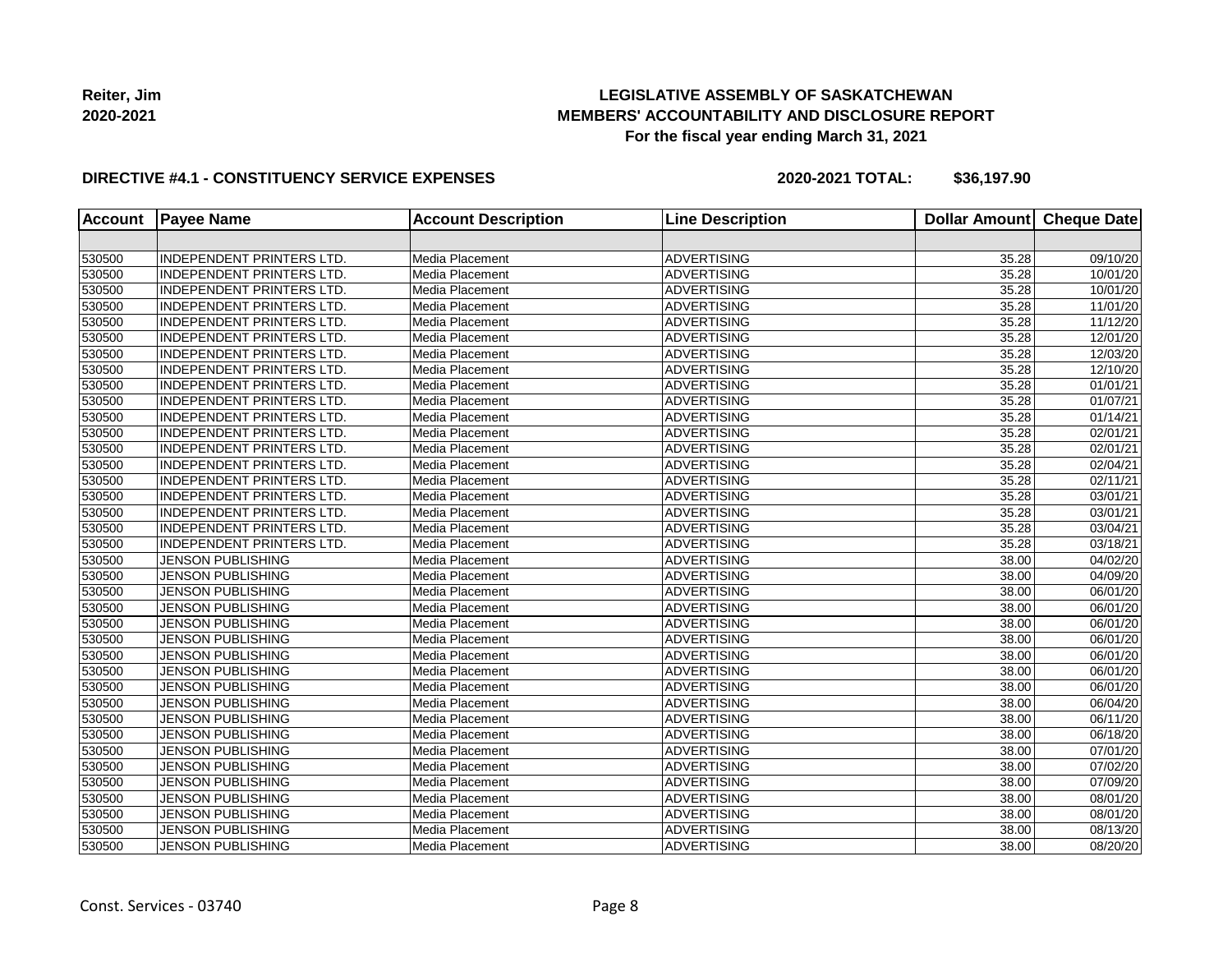

### **DIRECTIVE #4.1 - CONSTITUENCY SERVICE EXPENSES**

| <b>Account</b> | <b>Payee Name</b>           | <b>Account Description</b> | <b>Line Description</b> | Dollar Amount | <b>Cheque Date</b>    |
|----------------|-----------------------------|----------------------------|-------------------------|---------------|-----------------------|
|                |                             |                            |                         |               |                       |
| 530500         | JENSON PUBLISHING           | Media Placement            | <b>ADVERTISING</b>      | 38.00         | 09/01/20              |
| 530500         | <b>JENSON PUBLISHING</b>    | Media Placement            | <b>ADVERTISING</b>      | 38.00         | 09/03/20              |
| 530500         | <b>JENSON PUBLISHING</b>    | Media Placement            | <b>ADVERTISING</b>      | 38.00         | 09/10/20              |
| 530500         | <b>JENSON PUBLISHING</b>    | Media Placement            | <b>ADVERTISING</b>      | 39.14         | 12/01/20              |
| 530500         | JENSON PUBLISHING           | Media Placement            | <b>ADVERTISING</b>      | 39.14         | 12/01/20              |
| 530500         | <b>JENSON PUBLISHING</b>    | Media Placement            | <b>ADVERTISING</b>      | 39.14         | 12/03/20              |
| 530500         | <b>JENSON PUBLISHING</b>    | Media Placement            | <b>ADVERTISING</b>      | 46.97         | 12/10/20              |
| 530500         | <b>JENSON PUBLISHING</b>    | Media Placement            | <b>ADVERTISING</b>      | 171.31        | 01/01/21              |
| 530500         | <b>JENSON PUBLISHING</b>    | Media Placement            | <b>ADVERTISING</b>      | 12.50         | 01/01/21              |
| 530500         | <b>JENSON PUBLISHING</b>    | Media Placement            | <b>ADVERTISING</b>      | 46.97         | 01/01/21              |
| 530500         | <b>JENSON PUBLISHING</b>    | Media Placement            | <b>ADVERTISING</b>      | 58.72         | 02/01/21              |
| 530500         | <b>JENSON PUBLISHING</b>    | Media Placement            | <b>ADVERTISING</b>      | 58.72         | 02/01/21              |
| 530500         | <b>JENSON PUBLISHING</b>    | Media Placement            | <b>ADVERTISING</b>      | 58.72         | 02/01/21              |
| 530500         | <b>JENSON PUBLISHING</b>    | Media Placement            | <b>ADVERTISING</b>      | 20.00         | $\overline{02/0}1/21$ |
| 530500         | <b>JENSON PUBLISHING</b>    | Media Placement            | <b>ADVERTISING</b>      | 20.00         | 02/01/21              |
| 530500         | <b>JENSON PUBLISHING</b>    | Media Placement            | <b>ADVERTISING</b>      | 58.72         | 02/04/21              |
| 530500         | JENSON PUBLISHING           | Media Placement            | <b>ADVERTISING</b>      | 58.72         | 02/11/21              |
| 530500         | <b>JENSON PUBLISHING</b>    | Media Placement            | <b>ADVERTISING</b>      | 20.00         | 02/11/21              |
| 530500         | <b>JENSON PUBLISHING</b>    | Media Placement            | <b>ADVERTISING</b>      | 12.50         | 03/01/21              |
| 530500         | <b>JENSON PUBLISHING</b>    | Media Placement            | <b>ADVERTISING</b>      | 20.00         | 03/01/21              |
| 530500         | <b>JENSON PUBLISHING</b>    | Media Placement            | <b>ADVERTISING</b>      | 58.72         | 03/01/21              |
| 530500         | <b>JENSON PUBLISHING</b>    | Media Placement            | <b>ADVERTISING</b>      | 58.72         | 03/01/21              |
| 530500         | JENSON PUBLISHING           | Media Placement            | <b>ADVERTISING</b>      | 58.72         | 03/04/21              |
| 530500         | <b>JENSON PUBLISHING</b>    | Media Placement            | <b>ADVERTISING</b>      | 58.72         | 03/11/21              |
| 530500         | <b>JENSON PUBLISHING</b>    | Media Placement            | <b>ADVERTISING</b>      | 20.00         | 03/11/21              |
| 530500         | <b>JENSON PUBLISHING</b>    | Media Placement            | <b>ADVERTISING</b>      | 58.72         | 03/18/21              |
| 530500         | <b>JENSON PUBLISHING</b>    | Media Placement            | <b>ADVERTISING</b>      | 58.72         | 03/25/21              |
| 530500         | <b>JENSON PUBLISHING</b>    | Media Placement            | <b>ADVERTISING</b>      | 20.00         | 03/25/21              |
| 530500         | <b>KYLE TIMES</b>           | Media Placement            | <b>ADVERTISING</b>      | 252.00        | 08/01/20              |
| 530500         | <b>KYLE TIMES</b>           | Media Placement            | <b>ADVERTISING</b>      | 324.00        | 08/01/20              |
| 530500         | <b>KYLE TIMES</b>           | Media Placement            | <b>ADVERTISING</b>      | 95.06         | 08/01/20              |
| 530500         | <b>KYLE TIMES</b>           | Media Placement            | <b>ADVERTISING</b>      | 78.75         | 08/01/20              |
| 530500         | <b>KYLE TIMES</b>           | Media Placement            | <b>ADVERTISING</b>      | 663.50        | 03/01/21              |
| 530500         | <b>KYLE TIMES</b>           | Media Placement            | <b>ADVERTISING</b>      | 144.00        | 03/31/21              |
| 530500         | <b>MEDICINE HAT NEWS</b>    | Media Placement            | <b>ADVERTISING</b>      | 320.00        | 08/01/20              |
| 530500         | <b>MEDICINE HAT NEWS</b>    | Media Placement            | <b>ADVERTISING</b>      | 320.00        | 09/01/20              |
| 530500         | <b>MEDICINE HAT NEWS</b>    | Media Placement            | <b>ADVERTISING</b>      | 414.15        | 03/01/21              |
| 530500         | PNG PRAIRIE NEWSPAPER GROUP | Media Placement            | <b>ADVERTISING</b>      | 127.50        | 05/01/20              |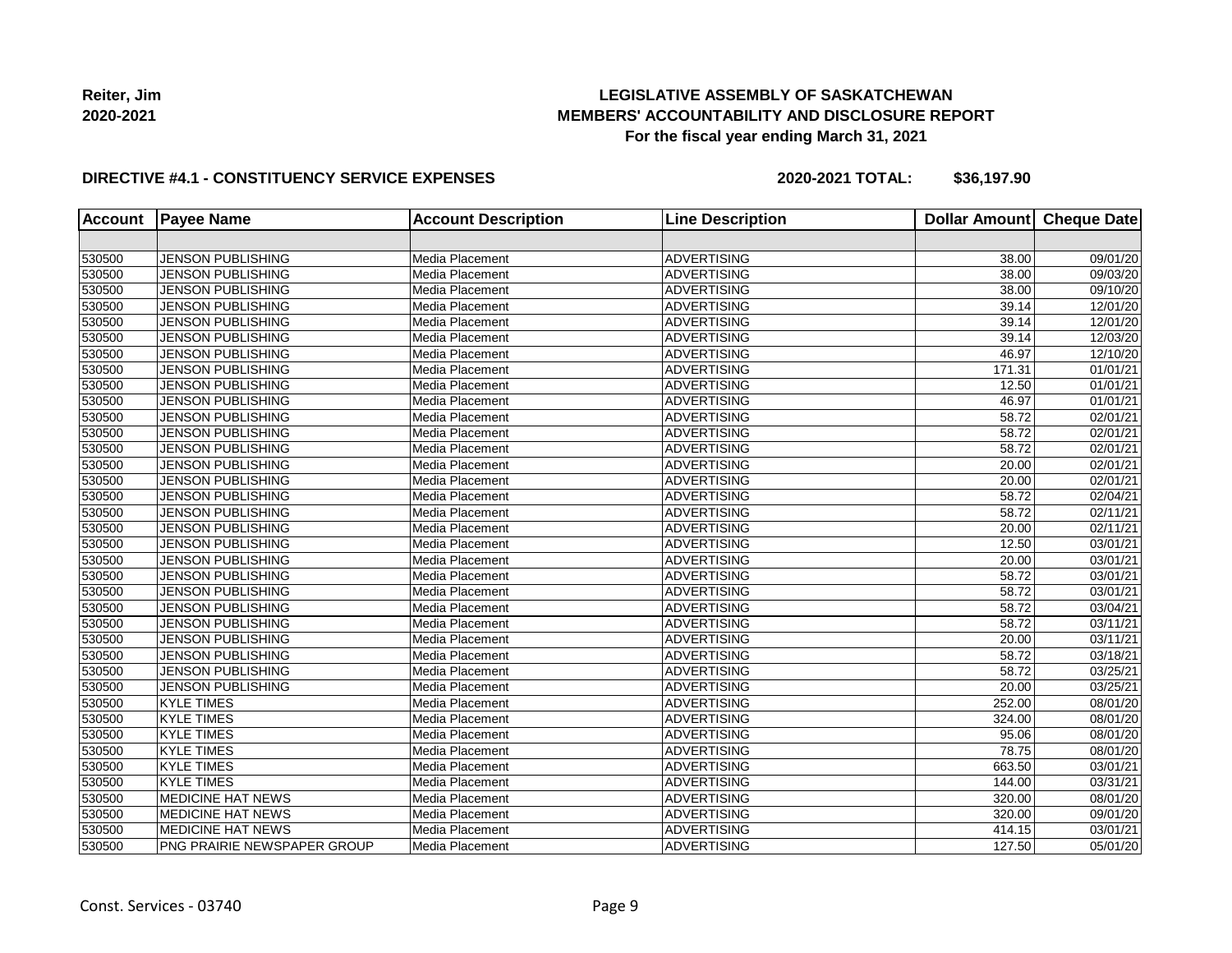

### **DIRECTIVE #4.1 - CONSTITUENCY SERVICE EXPENSES**

| <b>Account</b> | <b>Payee Name</b>                   | <b>Account Description</b> | <b>Line Description</b>     | <b>Dollar Amount</b> | <b>Cheque Date</b>    |
|----------------|-------------------------------------|----------------------------|-----------------------------|----------------------|-----------------------|
|                |                                     |                            |                             |                      |                       |
| 530500         | PNG PRAIRIE NEWSPAPER GROUP         | Media Placement            | <b>ADVERTISING</b>          | 177.00               | 06/01/20              |
| 530500         | PNG PRAIRIE NEWSPAPER GROUP         | Media Placement            | <b>ADVERTISING</b>          | 102.00               | 07/01/20              |
| 530500         | PNG PRAIRIE NEWSPAPER GROUP         | Media Placement            | <b>ADVERTISING</b>          | 127.50               | 08/01/20              |
| 530500         | PNG PRAIRIE NEWSPAPER GROUP         | Media Placement            | ADVERTISING                 | 51.00                | 09/01/20              |
| 530500         | PNG PRAIRIE NEWSPAPER GROUP         | Media Placement            | <b>ADVERTISING</b>          | 51.00                | 10/01/20              |
| 530500         | PNG PRAIRIE NEWSPAPER GROUP         | Media Placement            | <b>ADVERTISING</b>          | 164.50               | 01/01/21              |
| 530500         | PNG PRAIRIE NEWSPAPER GROUP         | Media Placement            | <b>ADVERTISING</b>          | 51.00                | 02/01/21              |
| 530500         | PNG PRAIRIE NEWSPAPER GROUP         | Media Placement            | <b>ADVERTISING</b>          | 102.00               | 02/01/21              |
| 530500         | <b>PNG PRAIRIE NEWSPAPER GROUP</b>  | Media Placement            | <b>ADVERTISING</b>          | $\frac{1}{51.00}$    | 03/01/21              |
| 530500         | PNG PRAIRIE NEWSPAPER GROUP         | Media Placement            | ADVERTISING                 | 102.00               | 03/31/21              |
| 530500         | <b>RM REVIEW</b>                    | Media Placement            | <b>ADVERTISING</b>          | 45.00                | 04/15/20              |
| 530500         | <b>RM REVIEW</b>                    | Media Placement            | <b>ADVERTISING</b>          | 45.00                | 06/01/20              |
| 530500         | <b>RM REVIEW</b>                    | Media Placement            | <b>ADVERTISING</b>          | 45.00                | 06/01/20              |
| 530500         | <b>RM REVIEW</b>                    | Media Placement            | <b>ADVERTISING</b>          | 45.00                | 06/01/20              |
| 530500         | <b>RM REVIEW</b>                    | Media Placement            | <b>ADVERTISING</b>          | 45.00                | 06/10/20              |
| 530500         | <b>RM REVIEW</b>                    | Media Placement            | ADVERTISING                 | 45.00                | 08/01/20              |
| 530500         | <b>RM REVIEW</b>                    | Media Placement            | <b>ADVERTISING</b>          | 45.00                | 08/15/20              |
| 530500         | <b>RM REVIEW</b>                    | Media Placement            | <b>ADVERTISING</b>          | 45.00                | 09/08/20              |
| 530500         | <b>RM REVIEW</b>                    | Media Placement            | <b>ADVERTISING</b>          | 45.00                | 12/01/20              |
| 530500         | <b>RM REVIEW</b>                    | Media Placement            | <b>ADVERTISING</b>          | 145.00               | 01/01/21              |
| 530500         | <b>RM REVIEW</b>                    | Media Placement            | <b>ADVERTISING</b>          | 45.00                | 01/10/21              |
| 530500         | <b>RM REVIEW</b>                    | Media Placement            | <b>ADVERTISING</b>          | 45.00                | 02/07/21              |
| 530500         | <b>RM REVIEW</b>                    | Media Placement            | <b>ADVERTISING</b>          | 45.00                | 03/12/21              |
| 530500         | ROSETOWN PUBLISHING CO. LTD.        | Media Placement            | <b>ADVERTISING</b>          | 160.32               | $\overline{05/0}1/20$ |
| 530500         | ROSETOWN PUBLISHING CO. LTD.        | Media Placement            | <b>ADVERTISING</b>          | 160.32               | 06/01/20              |
| 530500         | ROSETOWN PUBLISHING CO. LTD.        | Media Placement            | <b>ADVERTISING</b>          | 35.00                | 07/01/20              |
| 530500         | ROSETOWN PUBLISHING CO. LTD.        | Media Placement            | <b>ADVERTISING</b>          | $\overline{200.40}$  | 07/01/20              |
| 530500         | <b>ROSETOWN PUBLISHING CO. LTD.</b> | Media Placement            | ADVERTISING                 | 160.32               | 08/01/20              |
| 530500         | <b>ROSETOWN PUBLISHING CO. LTD.</b> | Media Placement            | <b>ADVERTISING</b>          | 200.40               | 09/01/20              |
| 530500         | <b>ROSETOWN PUBLISHING CO. LTD.</b> | Media Placement            | <b>ADVERTISING</b>          | 40.08                | 10/01/20              |
| 530500         | <b>ROSETOWN PUBLISHING CO. LTD.</b> | Media Placement            | <b>ADVERTISING</b>          | 133.35               | 12/01/20              |
| 530500         | <b>ROSETOWN PUBLISHING CO. LTD.</b> | Media Placement            | ADVERTISING - NO GST        | 132.00               | 01/01/21              |
| 530500         | ROSETOWN PUBLISHING CO. LTD.        | Media Placement            | ADVERTISING                 | 133.35               | 01/01/21              |
| 530500         | <b>ROSETOWN PUBLISHING CO. LTD.</b> | Media Placement            | <b>ADVERTISING - NO GST</b> | 86.00                | 01/04/21              |
| 530500         | <b>ROSETOWN PUBLISHING CO. LTD.</b> | Media Placement            | <b>ADVERTISING</b>          | 177.80               | 02/01/21              |
| 530500         | ROSETOWN PUBLISHING CO. LTD.        | Media Placement            | <b>ADVERTISING</b>          | 177.80               | 03/01/21              |
| 530500         | ROSETOWN PUBLISHING CO. LTD.        | Media Placement            | ADVERTISING - NO GST        | 222.25               | 03/29/21              |
| 530900         | TREASURE HOUSE IMPORTS LTD.         | <b>Promotional Items</b>   | <b>PROVINCIAL PINS</b>      | 205.00               | 08/01/20              |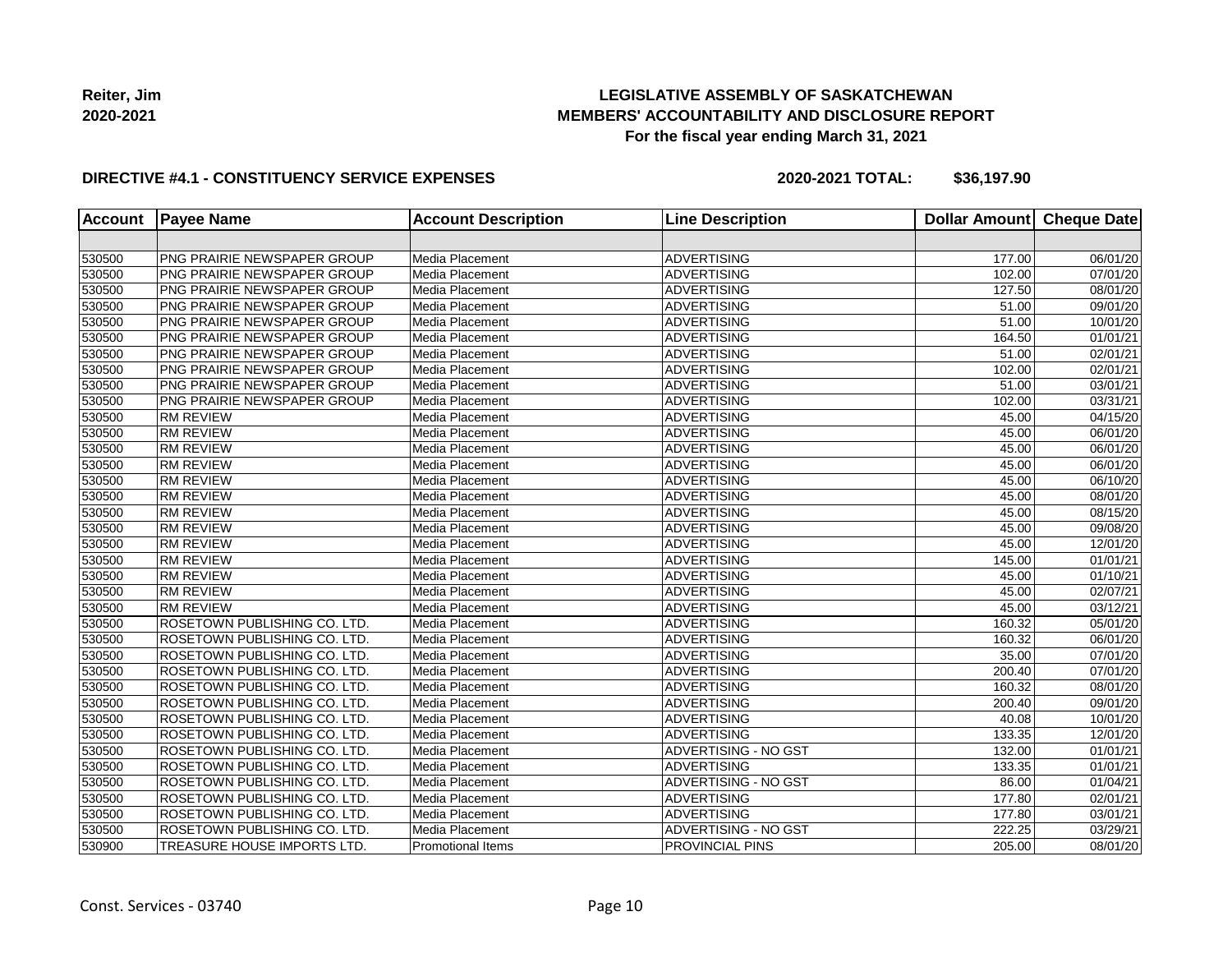

#### **DIRECTIVE #4.1 - CONSTITUENCY SERVICE EXPENSES**

| <b>Account</b> | <b>Payee Name</b>                    | <b>Account Description</b>         | <b>Line Description</b>             | Dollar Amount | <b>Cheque Date</b> |
|----------------|--------------------------------------|------------------------------------|-------------------------------------|---------------|--------------------|
|                |                                      |                                    |                                     |               |                    |
| 550200         | <b>JENSON PUBLISHING</b>             | Books, Mags and Ref Materials      | <b>SUBSCRIPTION</b>                 | 125.00        | 11/01/20           |
| 550200         | <b>KYLE TIMES</b>                    | Books, Mags and Ref Materials      | <b>SUBSCRIPTION REITER</b>          | 85.00         | 03/01/21           |
| 550200         | <b>ROSETOWN EAGLE</b>                | Books, Mags and Ref Materials      | SUBSCRIPTION - J. REITER MLA NO GST | 28.50         | 01/15/21           |
| 550200         | <b>IWESTERN PRODUCER</b>             | Books, Mags and Ref Materials      | <b>ISUB-NO GST JAMES REITER MLA</b> | 92.38         | 12/01/20           |
| 555000         | <b>IKELLETT ENTERPRISES LTD.</b>     | <b>Other Material and Supplies</b> | <b>IOFFICE SUPPLIES</b>             | 12.00         | 08/17/20           |
| 555000         | IREITER.JAMES P                      | <b>Other Material and Supplies</b> | <b>REIMB: OFFICE SUPPLIES</b>       | 33.24         | 06/12/20           |
| 555000         | REITER, JAMES P                      | <b>Other Material and Supplies</b> | <b>IREIMB: OFFICE SUPPLIES</b>      | 37.67         | 12/04/20           |
| 555000         | REITER.JAMES P                       | <b>Other Material and Supplies</b> | <b>REIMB: OFFICE SUPPLIES</b>       | 40.49         | 02/08/21           |
| 555000         | <b>IROSETOWN PUBLISHING CO. LTD.</b> | Other Material and Supplies        | <b>OFFICE SUPPLIES</b>              | 92.10         | 10/01/20           |
| 555000         | <b>IROSETOWN PUBLISHING CO. LTD.</b> | <b>Other Material and Supplies</b> | <b>OFFICE SUPPLIES - NO GST</b>     | 14.31         | 01/01/21           |
| 564600         | REITER.JAMES P                       | Computer Software - Exp            | REIMB: MICROSOFT 36                 | 120.99        | 11/25/20           |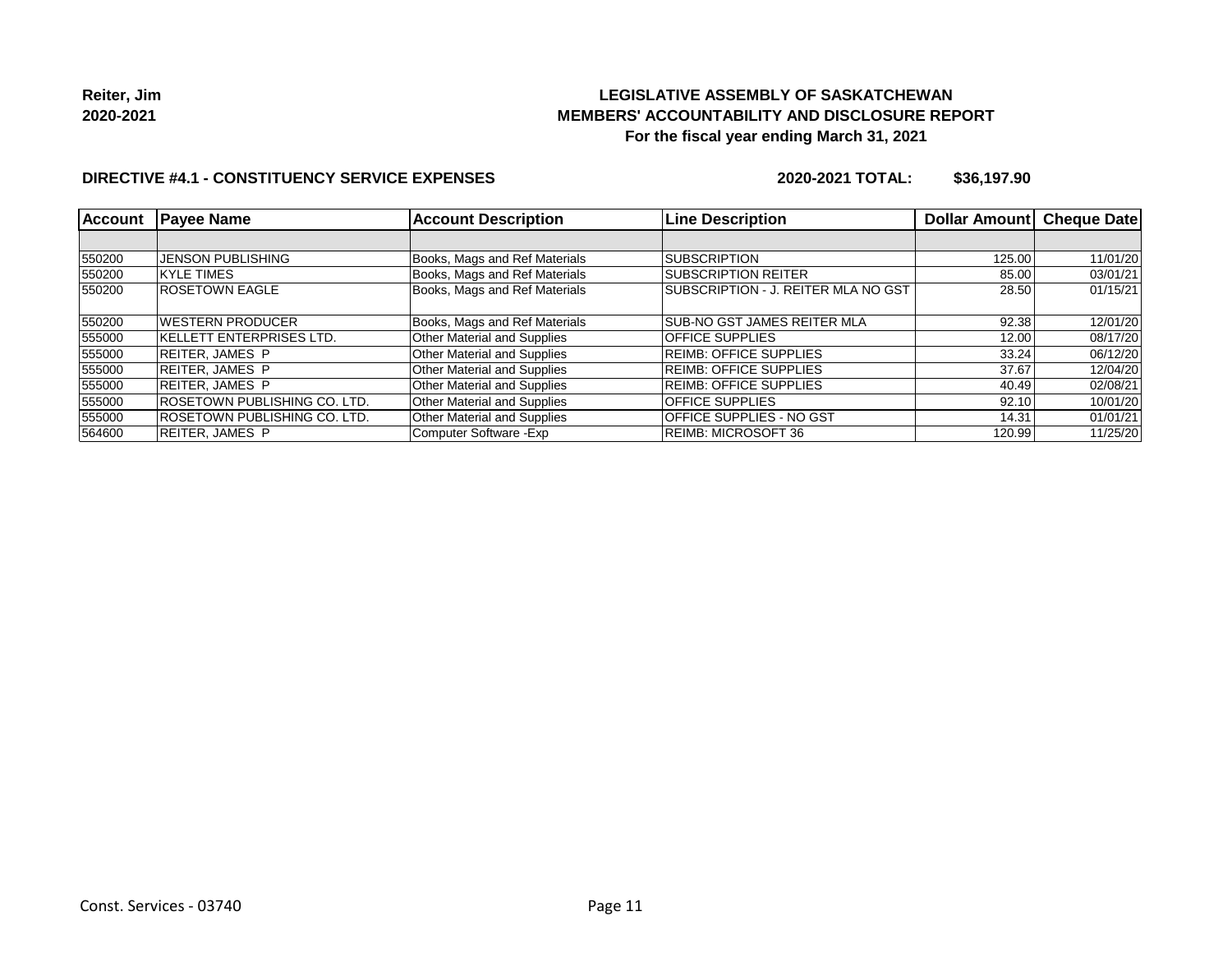

#### **DIRECTIVE #6 - CONSTITUENCY ASSISTANT EXPENSES**

**2020-2021 TOTAL: \$53,270.15**

| <b>Account</b> | <b>Payee Name</b> | <b>Account Description</b>       | Dollar Amount Cheque Date |          |
|----------------|-------------------|----------------------------------|---------------------------|----------|
|                |                   |                                  |                           |          |
| 513000         | PARRY, KATHIE E.  | Out-of-Scope Permanent           | 0.00                      | 04/01/20 |
| 513000         | PARRY, KATHIE E.  | Out-of-Scope Permanent           | $-386.83$                 | 04/13/20 |
| 513000         | PARRY, KATHIE E.  | Out-of-Scope Permanent           | 1,934.17                  | 04/14/20 |
| 513000         | PARRY, KATHIE E.  | Out-of-Scope Permanent           | 1,934.17                  | 05/01/20 |
| 513000         | PARRY, KATHIE E.  | Out-of-Scope Permanent           | 1,934.17                  | 05/13/20 |
| 513000         | PARRY, KATHIE E.  | Out-of-Scope Permanent           | 1,934.17                  | 05/27/20 |
| 513000         | PARRY, KATHIE E.  | Out-of-Scope Permanent           | 1,934.17                  | 06/10/20 |
| 513000         | PARRY, KATHIE E.  | Out-of-Scope Permanent           | 2,084.95                  | 06/24/20 |
| 513000         | PARRY, KATHIE E.  | Out-of-Scope Permanent           | 1,959.30                  | 07/08/20 |
| 513000         | PARRY, KATHIE E.  | Out-of-Scope Permanent           | 1,959.30                  | 07/22/20 |
| 513000         | PARRY, KATHIE E.  | Out-of-Scope Permanent           | 1,959.30                  | 08/05/20 |
| 513000         | PARRY, KATHIE E.  | Out-of-Scope Permanent           | 1,959.30                  | 08/19/20 |
| 513000         | PARRY, KATHIE E.  | Out-of-Scope Permanent           | 1,959.30                  | 09/02/20 |
| 513000         | PARRY, KATHIE E.  | Out-of-Scope Permanent           | 1,959.30                  | 09/16/20 |
| 513000         | PARRY, KATHIE E.  | Out-of-Scope Permanent           | 1,959.30                  | 10/01/20 |
| 513000         | PARRY, KATHIE E.  | Out-of-Scope Permanent           | 4,310.46                  | 10/06/20 |
| 513000         | PARRY, KATHIE E.  | Out-of-Scope Permanent           | 1,959.30                  | 11/10/20 |
| 513000         | PARRY, KATHIE E.  | Out-of-Scope Permanent           | 1,959.30                  | 11/24/20 |
| 513000         | PARRY, KATHIE E.  | Out-of-Scope Permanent           | 1,959.30                  | 12/09/20 |
| 513000         | PARRY, KATHIE E.  | Out-of-Scope Permanent           | 1,959.30                  | 12/22/20 |
| 513000         | PARRY, KATHIE E.  | Out-of-Scope Permanent           | 1,959.30                  | 01/06/21 |
| 513000         | PARRY, KATHIE E.  | Out-of-Scope Permanent           | 1,959.30                  | 01/20/21 |
| 513000         | PARRY, KATHIE E.  | Out-of-Scope Permanent           | 1,959.30                  | 02/03/21 |
| 513000         | PARRY, KATHIE E.  | Out-of-Scope Permanent           | 1,959.30                  | 02/17/21 |
| 513000         | PARRY, KATHIE E.  | Out-of-Scope Permanent           | 1,959.30                  | 03/03/21 |
| 513000         | PARRY, KATHIE E.  | Out-of-Scope Permanent           | 1,959.30                  | 03/17/21 |
| 513000         | PARRY, KATHIE E.  | Out-of-Scope Permanent           | 1,959.30                  | 03/30/21 |
| 513000         | PARRY, KATHIE E.  | Out-of-Scope Permanent           | 587.79                    | 04/09/21 |
| 514000         | OGG, DONA L       | Casual/Term                      | 289.02                    | 08/19/20 |
| 514000         | OGG, DONA L       | Casual/Term                      | 289.02                    | 09/16/20 |
| 514000         | OGG, DONA L       | Casual/Term                      | 177.84                    | 10/06/20 |
| 519900         | None (Default)    | Change in Y/E Accrued Empl Leave | 0.00                      | 04/20/20 |
|                |                   | Entitlements                     |                           |          |
| 519900         | None (Default)    | Change in Y/E Accrued Empl Leave | 979.65                    | 04/14/21 |
|                |                   | Entitlements                     |                           |          |